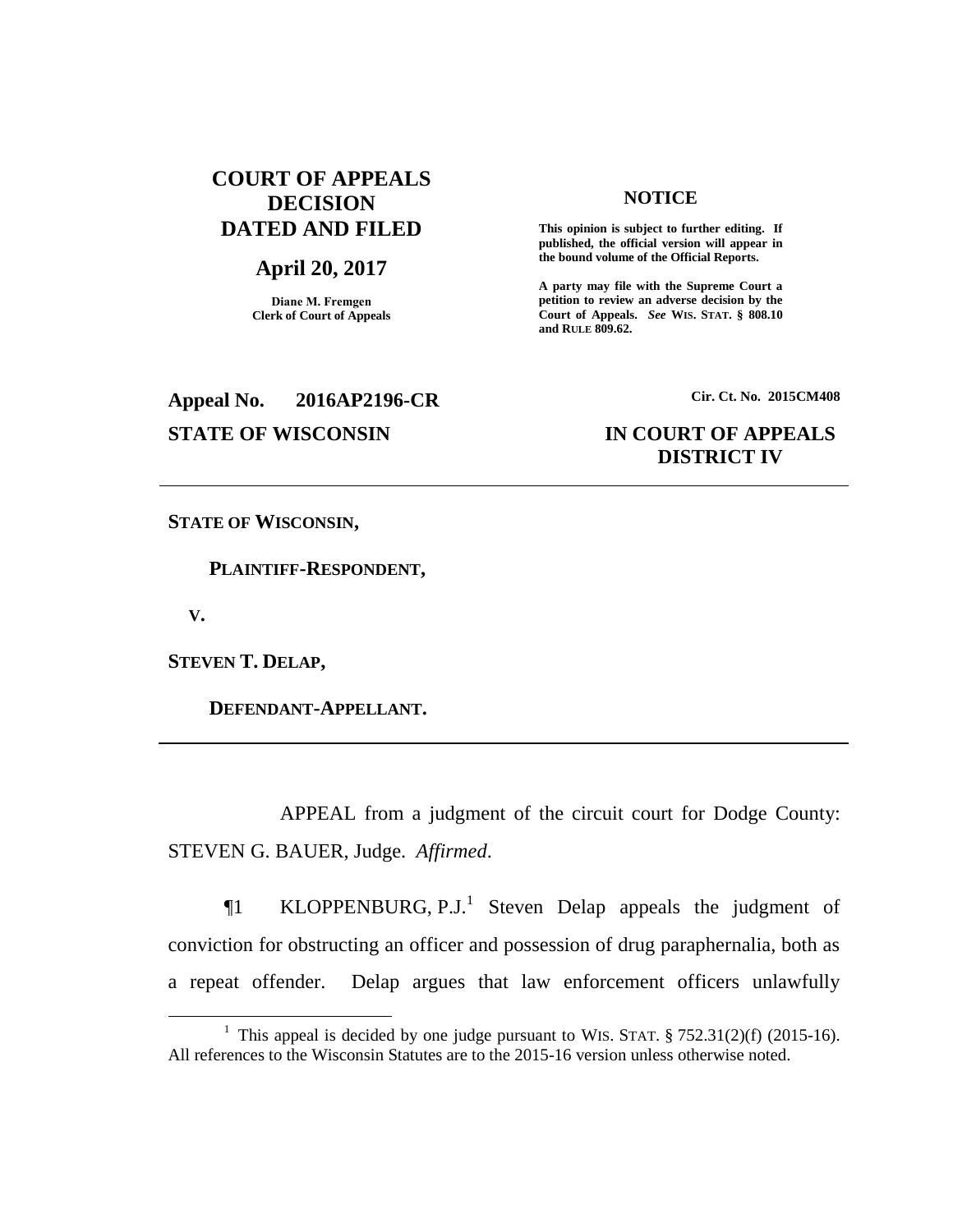attempted to stop him and pursued him into his residence without a warrant; therefore, his subsequent arrest and search violated "the Fourth Amendment requirement of reasonableness." I reject Delap's arguments and conclude that the officers lawfully attempted to stop, pursued, and arrested  $Delap.<sup>2</sup>$  Therefore, I affirm.

#### BACKGROUND

¶2 The following facts are taken from the testimony at the suppression hearing and from the circuit court's findings based on that testimony.

¶3 At about 10:00 one night in September 2015, Sergeant Michael Willmann and Deputy Dustin Waas of the Dodge County Sheriff's Department, having learned that Steven Delap had fled from officers at two separate traffic stops in the preceding month and was living at 110 Milwaukee Street in Neosho, drove to that address to execute two warrants for Delap's arrest. The officers had also learned that Delap was a white male between twenty-five and thirty years old who had a history of resisting and assaulting enforcement officers. The officers parked one block away from the building that they believed to be 110 Milwaukee Street (the residence), out of concern that Delap might try to flee when he saw them.

¶4 As the officers approached the residence, they observed a man in the street near a car, and another man who was walking down the driveway from the

 $\overline{a}$ 

 $2$  Delap does not argue that the search, independent of the arrest, was excessive or otherwise unreasonable. Accordingly, I do not address the search.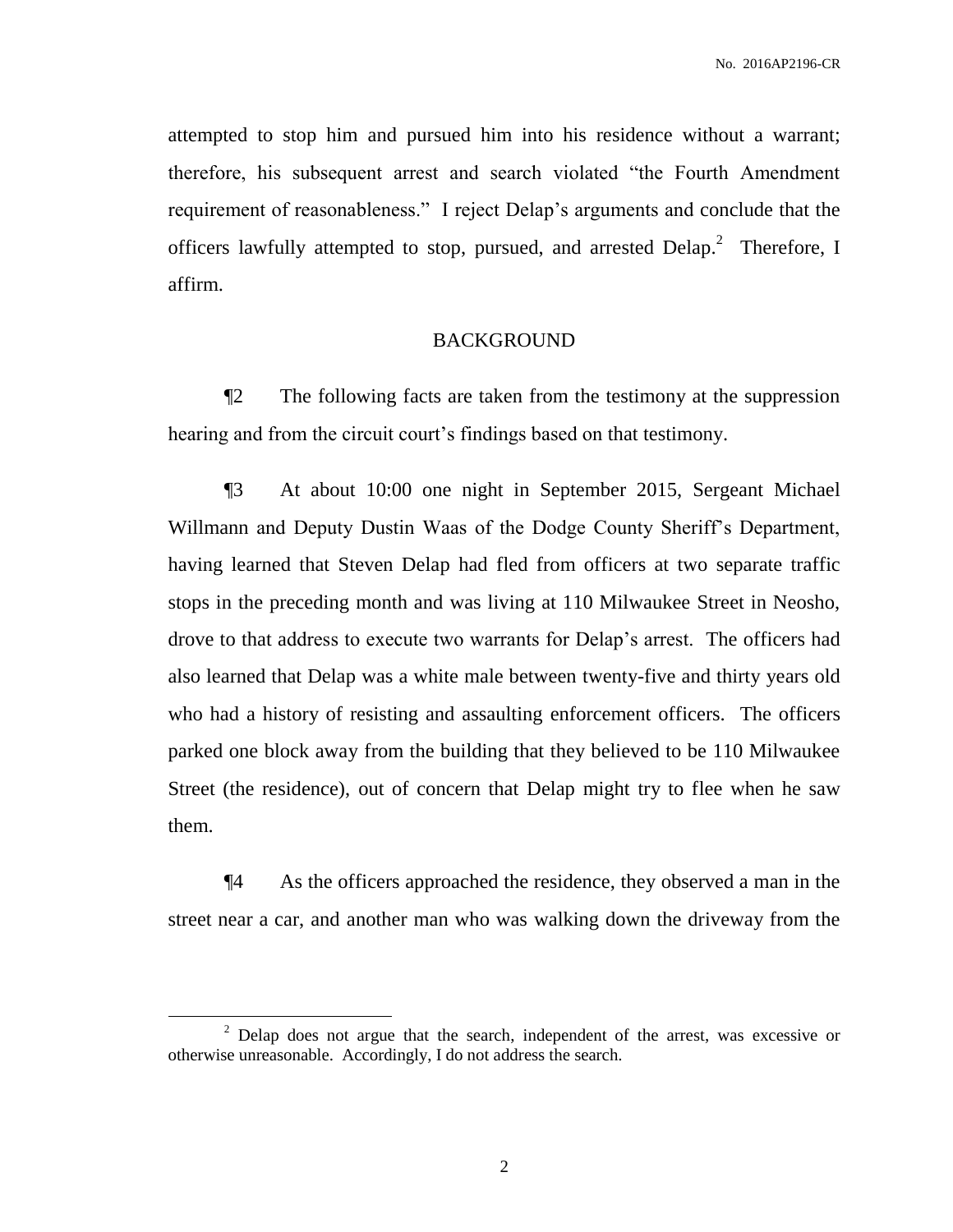residence toward the car. The man walking toward the car turned and looked at the officers, then began to walk away toward the residence.

¶5 Based on the information that Willmann had learned, he believed that the man walking away was Delap. Willmann shined his flashlight at Delap and shouted, "stop, police."<sup>3</sup> At that point, Delap was in the driveway near the sidewalk. Delap did not stop, but began to run to the residence. Delap testified that when he saw the officers, he started to run because he did not want to be arrested on the warrants.

¶6 When Delap began to run to the residence, Willmann ran after him. Delap entered the rear door of the residence. Willmann came into contact with the door before it latched. With the help of Waas, Willmann was able to push the door open and place Delap under arrest.

¶7 Delap was charged with obstructing an officer and possession of drug paraphernalia as a repeat offender. Delap filed a pro se motion to suppress the evidence obtained after his arrest. The circuit court held an evidentiary hearing and denied the motion. Delap subsequently entered pleas of no contest to both charges. He now appeals.

#### DISCUSSION

¶8 When reviewing an order granting or denying a motion to suppress evidence, this court upholds the circuit court's findings of fact unless they are

 $\overline{a}$ 

<sup>&</sup>lt;sup>3</sup> Both officers testified that Willmann shouted, "stop, police." Delap testified that he did not hear Willmann shout. The circuit court credited the officers' testimony and found that Willmann shouted, "stop, police," and Delap fails to show that that finding is clearly erroneous.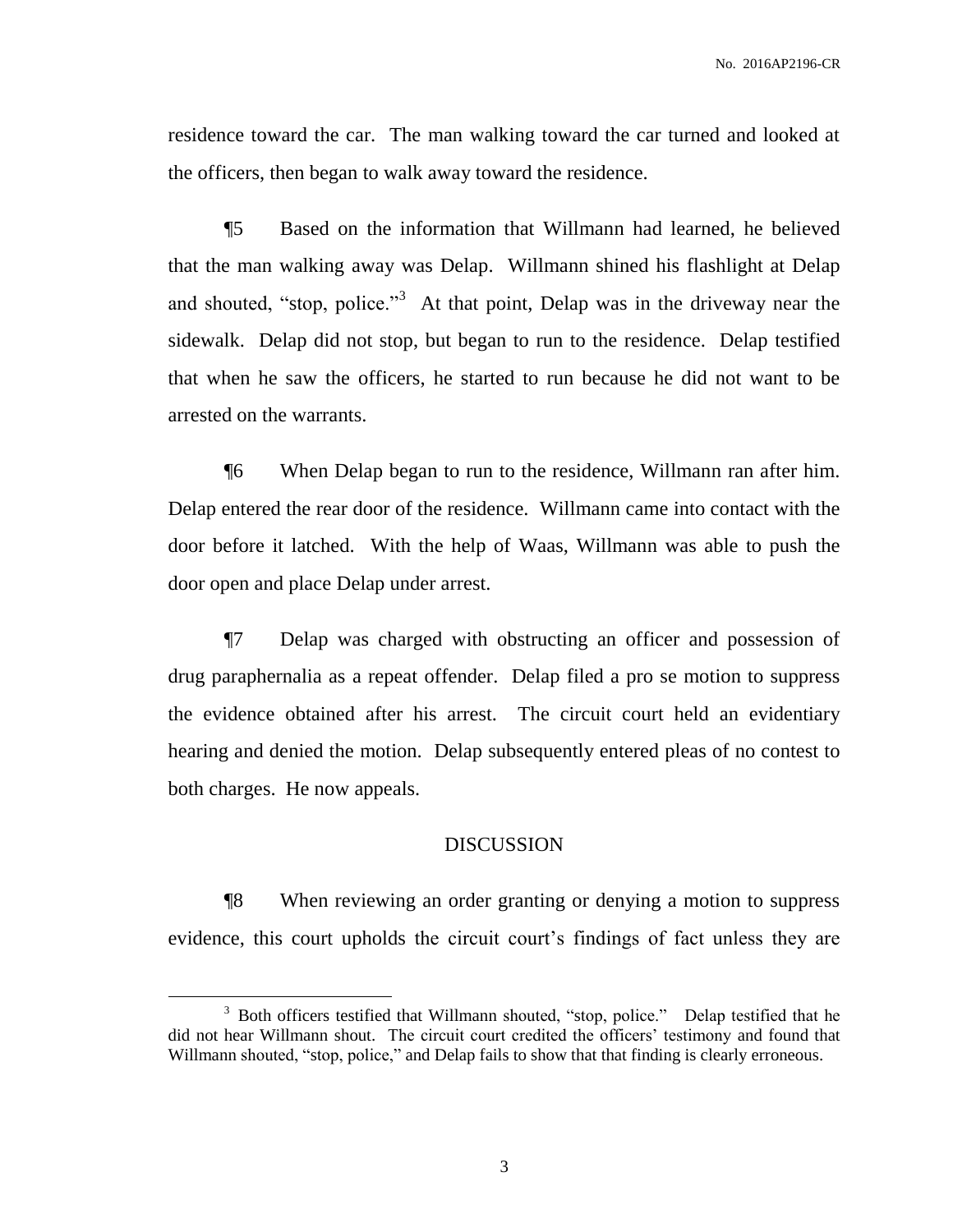clearly erroneous. *State v. Maddix*, 2013 WI App 64, ¶12, 348 Wis. 2d 179, 831 N.W.2d 778. We then independently apply constitutional principles to those facts. *Id.* Delap's challenge to the court's denial of his motion to suppress focuses on the validity of the officers' initial stop and their subsequent warrantless entry into his residence.

¶9 The Fourth Amendment to the United States Constitution and Article I, Section 11 of the Wisconsin Constitution offer protection against unreasonable searches and seizures. *Id.*, ¶13. An investigatory stop that is supported by reasonable suspicion does not violate the Fourth Amendment. *State v. Washington*, 2005 WI App 123, ¶16, 284 Wis. 2d 456, 700 N.W.2d 305. "When determining if the standard of reasonable suspicion was met, those facts known to the officer at the time of the stop must be taken together with any rational inferences, and considered under the totality of the circumstances. Stated otherwise, to justify an investigatory stop, '[t]he police must have a reasonable suspicion, grounded in specific articulable facts and reasonable inferences from those facts, that an individual is [or was] violating the law.'" *Id.* (citations omitted).

¶10 Warrantless entries into a home are presumptively unreasonable. *Welsh v. Wisconsin*, 466 U.S. 740, 749 (1984). However, the presumption is subject to certain exceptions including, relevant here, when supported by probable cause and justified by exigent circumstances. *State v. Robinson*, 2010 WI 80, ¶24, 327 Wis. 2d 302, 786 N.W.2d 463.

¶11 Probable cause exists where "the totality of the circumstances within the arresting officer's knowledge at the time of the arrest would lead a reasonable police officer to believe that the defendant probably committed a crime." *State v.*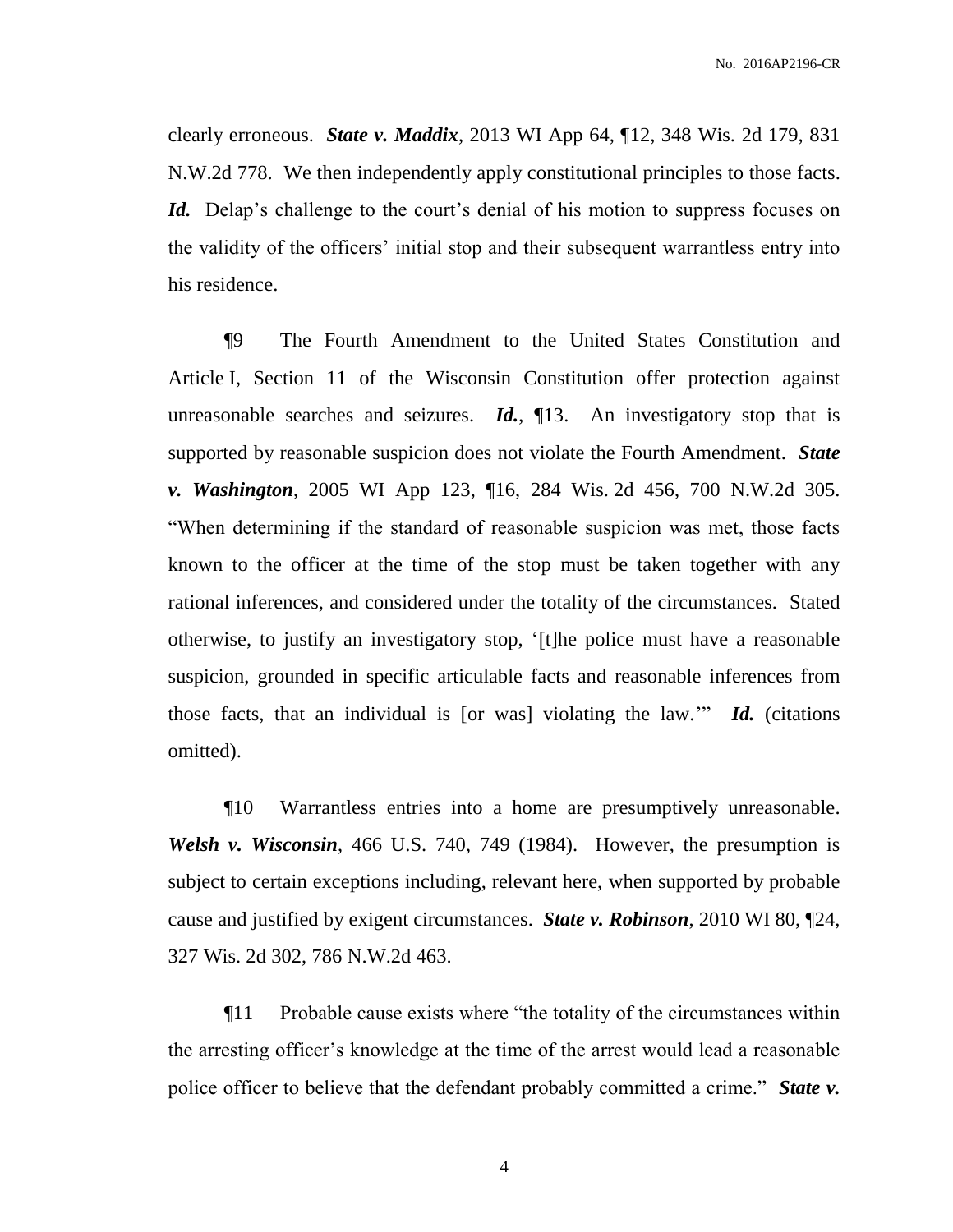*Koch*, 175 Wis. 2d 684, 701, 499 N.W.2d 152 (1993). The totality of the circumstances that constitute probable cause to arrest "must be measured by the facts of the particular case." *State v. Paszek*, 50 Wis. 2d 619, 625, 184 N.W.2d 836 (1971).

¶12 The exigent circumstance implicated in this case is hot pursuit, defined as the "immediate or continuous pursuit of [a suspect] from the scene of a crime." *Welsh*, 466 U.S. at 753.

#### *1. Reasonable suspicion to stop*

¶13 The incident here began with the officers seeing a man who matched the description of Delap, the man seeing the officers and then turning and walking towards a building that the officers believed was Delap's residence, and Willmann shining his flashlight at the man and shouting, "stop, police." At that time, a reasonable officer could reasonably suspect that it was Delap who was walking away, based on the information that the officers possessed as to Delap's description and his residence, the man's turning and walking towards that residence, and Delap's having recently fled from officers at two prior stops.

¶14 Delap does not argue that the officers lacked reasonable suspicion to stop him in order to execute the arrest warrants. Delap appears to argue, without citation to the record, that the circuit court found that the officers were not engaged in executing the arrest warrants when they stopped him. However, the court expressly found that the officers were so engaged, and the facts as set forth above establish that the court's finding is not clearly erroneous.

¶15 Delap also appears to argue that the attempted stop was unlawful because it took place within the curtilage of his residence. Under common law,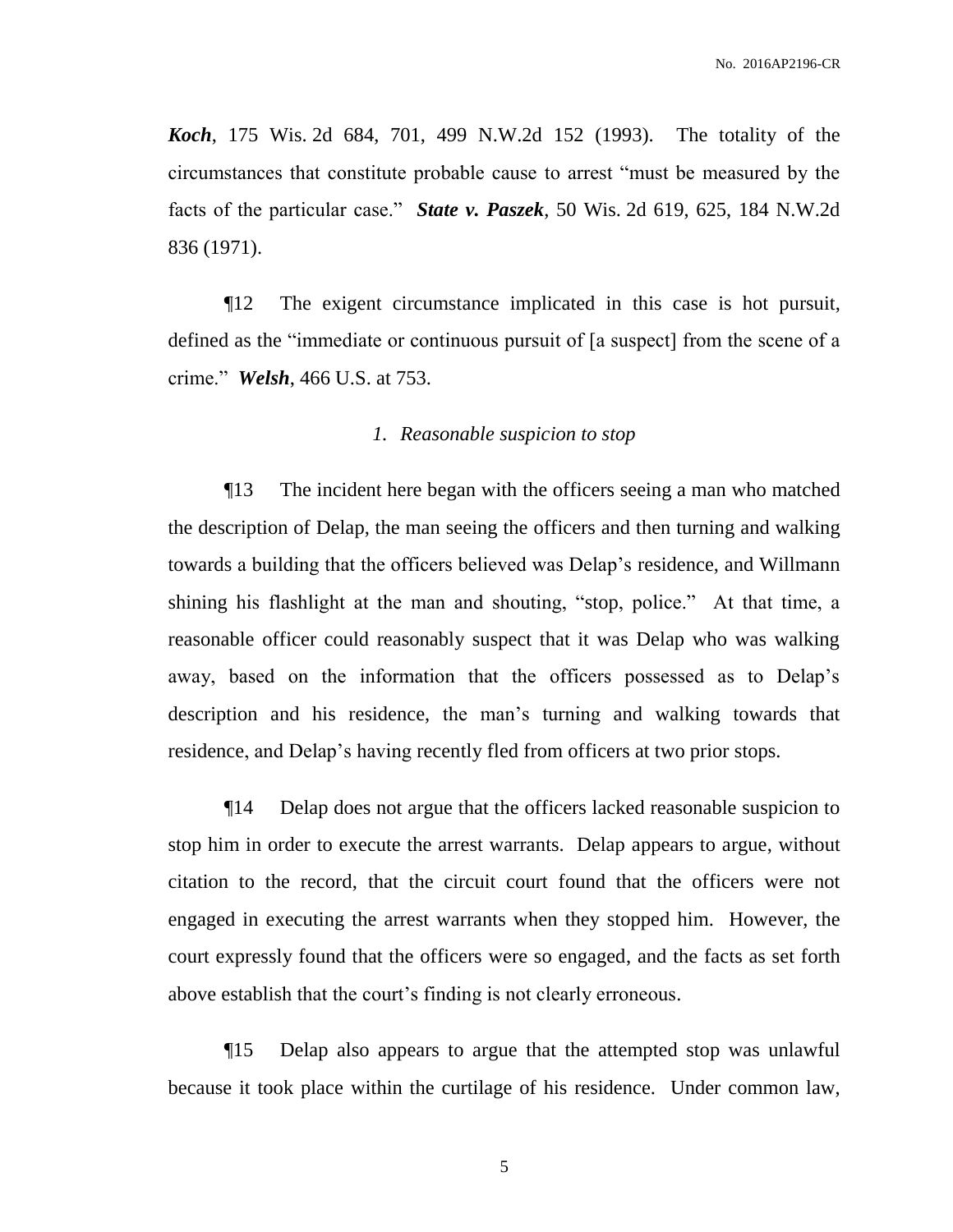curtilage is "the area to which extends the intimate activity associated with the 'sanctity of a man's home and the privacies of life.'" *Oliver v. United States*, 466 U.S. 170, 180 (1984) (quoting *Boyd v. United States*, 116 U.S. 616, 630 (1886)). For Fourth Amendment purposes, curtilage is considered part of the home. *Oliver,*  466 U.S. at 180. However, "[w]hat a person knowingly exposes to the public, even in his own home or office, is not a subject of Fourth Amendment protection." *Katz v. United States*, 389 U.S. 347, 351 (1967). Here, Delap was in the driveway of his residence, near the sidewalk along the street, and there is no evidence that that area was enclosed or protected from public view. *Cf. State v. Martwick*, 2000 WI 5, ¶30, 231 Wis. 2d 801, 604 N.W.2d 552 (identifying the "four factors that a court should refer to when defining the extent of a home's curtilage" as proximity of the area to the home, whether the area is within an enclosure surrounding the home, the use of the area, and whether any measures were taken to protect the area from observation by the public). Because Delap was in his driveway near the sidewalk, and visible to anyone walking down the street, he did not have an expectation of privacy. Therefore, Delap's curtilage argument fails.

#### *2. Warrantless entry—Probable cause to arrest*

¶16 Delap does not argue that the officers here did not have probable cause to arrest him for obstruction when he fled after Willmann shined the flashlight at him and commanded him to stop. Waas testified that, upon commanding the man they reasonably suspected was Delap to stop, the officers intended to proceed to identify him, and the man's running away obstructed their investigation. That Delap increased his speed, from walking to running away, after Willmann shined the flashlight at him and commanded him to stop,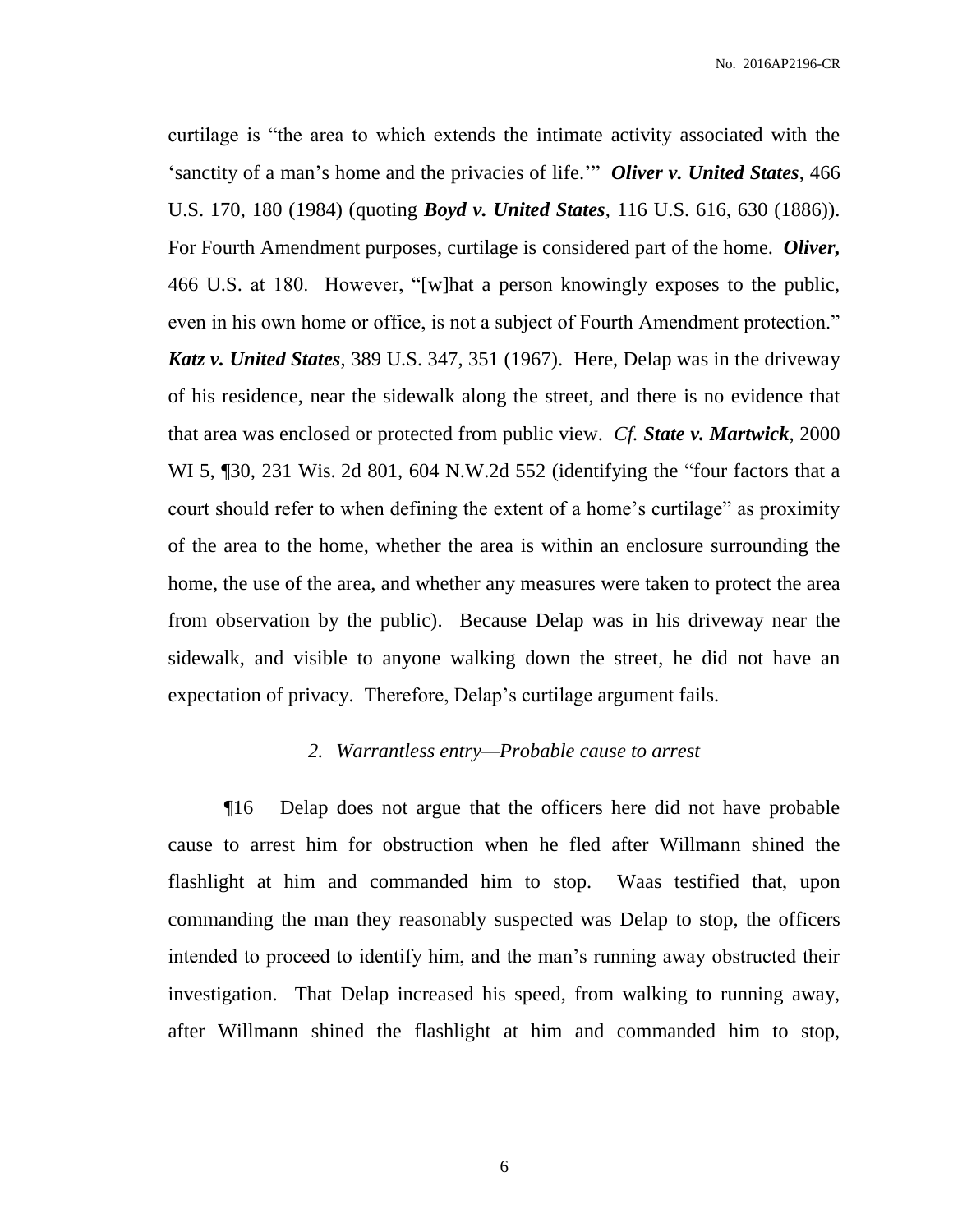confirmed the reasonable belief that Delap knowingly fled from the officers.<sup>4</sup> That belief was also consistent with Delap's testimony, that he started to run when he saw the officers because he did not want to be arrested on the warrants.

¶17 Instead, Delap argues that the officers lacked probable cause because they did not know that the man who fled had committed the earlier crimes for which the arrest warrants were issued. However, the crime for which the officers had probable cause to arrest was the man's failing to comply with the command to stop, thereby obstructing the officers' investigation in the course of their lawful effort to execute the arrest warrants. Accordingly, Delap's probable cause argument fails.

## *3. Warrantless entry—Exigent circumstances*

¶18 Delap argues that the exigent circumstance of hot pursuit was not present here because he "had not committed a jailable offense and was not being continuously pursued from a crime scene." Delap does not support this argument with citations to legal authority or the record, and I reject it on that basis. *See State v. Pettit*, 171 Wis. 2d 627, 646, 492 N.W.2d 633 (Ct. App. 1992) (the court of appeals may decline to consider arguments that are undeveloped).

¶19 Moreover, Delap's argument is contrary to both legal authority and the record: the crime of obstructing an officer is a jailable offense, *see State v. Ferguson*, 2009 WI 50, 129, 317 Wis. 2d 586, 767 N.W.2d 187; the "crime scene" was the area from which Delap fled after being told to stop, where he obstructed

 $\overline{a}$ 

<sup>&</sup>lt;sup>4</sup> WISCONSIN STAT. § 946.41(1) provides: "whoever knowingly resists or obstructs an officer while such officer is doing any act in an official capacity and with lawful authority is guilty of a Class A misdemeanor."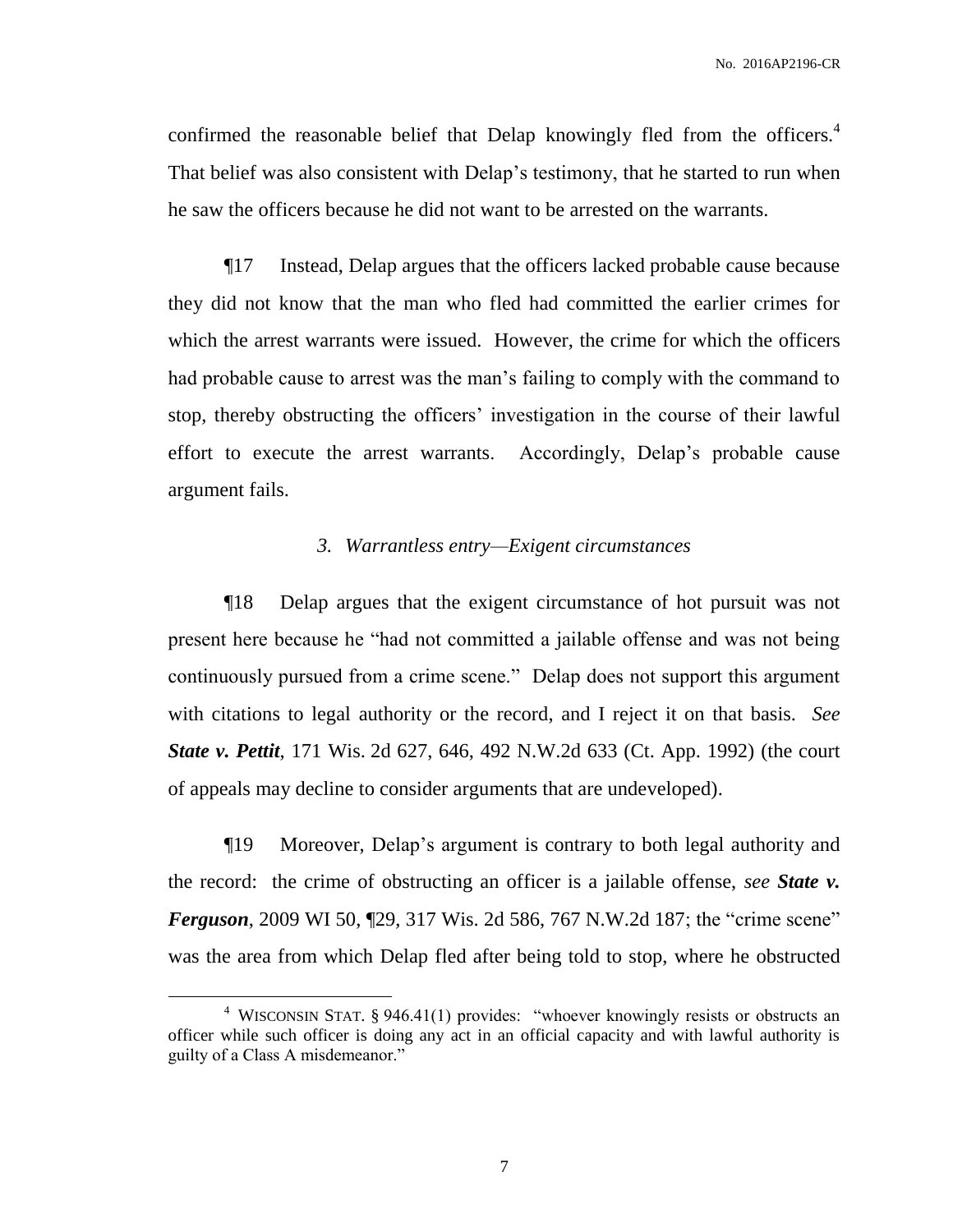the officer; and the officers immediately and continuously chased Delap as soon as he began running away. That Delap had previously successfully fled from officers underscored the urgency of the situation. As the circuit court concluded, citing *Ferguson*, 317 Wis. 2d 586, ¶¶28-30, the officers "in hot pursuit of a fleeing jailable misdemeanor suspect [were] faced with exigent circumstances allowing the officer[s] to follow [the] suspect into his home to effectuate an arrest."

¶20 Delap also argues that the exigent circumstance of hot pursuit did not exist here because other types of exigent circumstances, such as destruction of evidence or safety to others, were not present. However, Delap cites no legal authority for this proposition; therefore, I do not consider it further. *See Industrial Risk Insurers v. American Eng'g Testing, Inc.*, 2009 WI App 62, ¶25, 318 Wis. 2d 148, 769 N.W.2d 82 ("Arguments unsupported by legal authority will not be considered, and we will not abandon our neutrality to develop arguments." (citations omitted)).

### *4. Warrantless entry—Reasonableness*

¶21 Finally, Delap argues that, "[e]ven if the officers had probable cause and were engaged in hot pursuit of a fleeing suspect, their [arrest] of Mr. Delap was unreasonable," citing *State v. Weber*, 2016 WI 96, ¶34, 372 Wis. 2dd 202, 887 N.W.2d 554, in support of his argument. Delap argues that, "there will be some cases of hot pursuit where the principle of reasonableness functions to permit a person to thwart a valid arrest by retreating into his abode." Delap argues that this is one of those cases because the offense was minor (even though jailable) and the police forcibly entered his residence. However, Delap does not explain how these two facts override the probable cause and exigent circumstances